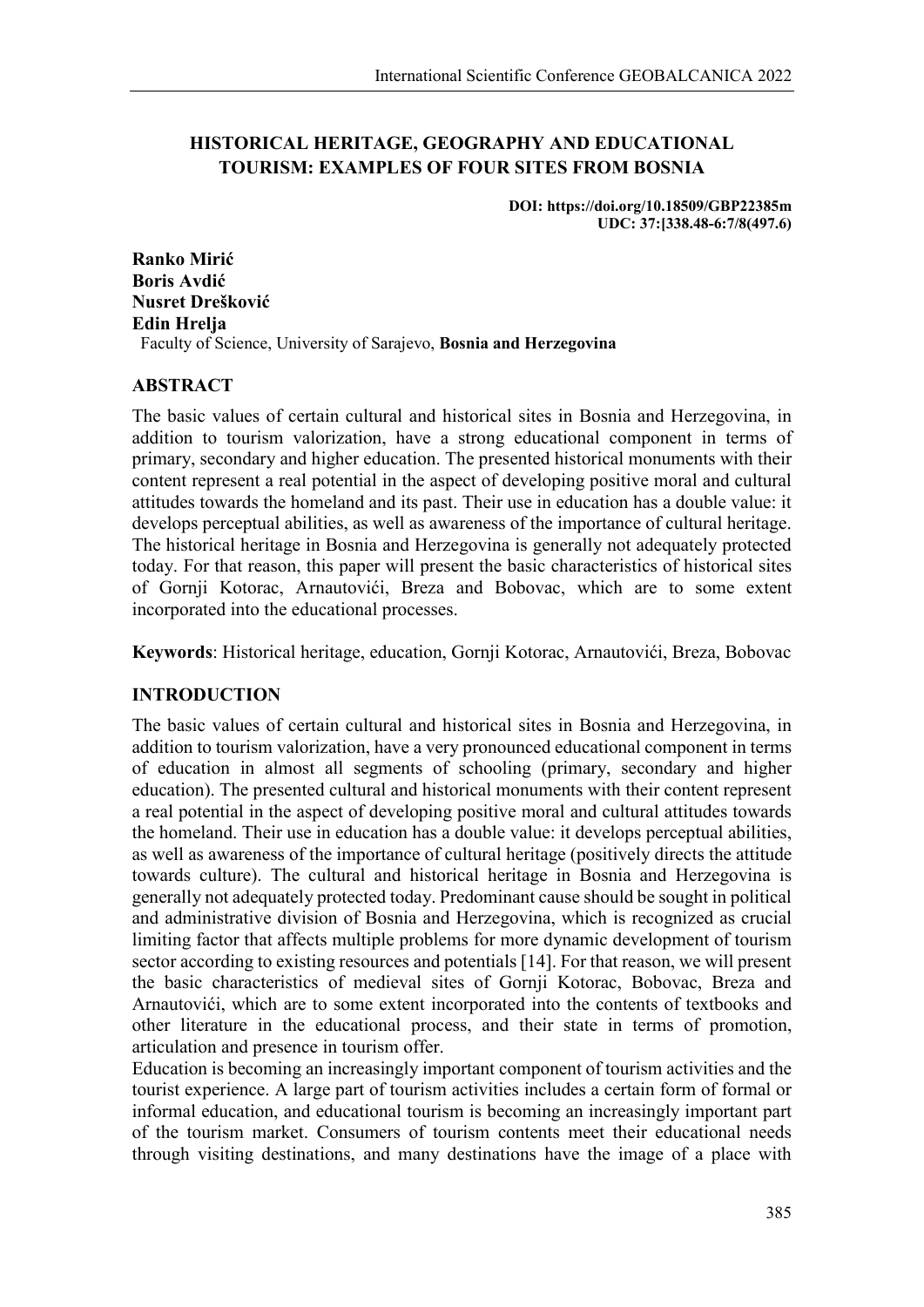developed infrastructure of this type. Educational tourism is activity of a tourist for whom education at the destination is the primary or secondary motive for visitation. These activities include study tours, school excursions, student education at foreign universities and exchange programs.

The period of postmodernism (since the late 1980s) is characterized, among other things, by the growing interest of tourists in various alternative types of tourism.Educational tourism as a modern form is based on motivational factors where elements such as raising awareness of the importance of education for self-affirmation, curiosity and analytical skills, the need for active stay at the destination, as well as socializing with people who share similar interests, or belong to the same generation. Therefore, in our opinion, professional and scientific inclusion of educational institutions (especially universities, as well as professional associates in primary and secondary schools) is necessary in the formation of the educational tourism product, related to study trips.Educating tourists about the cultural characteristics of the destination (e.g. local communities) is extremely important as a means of contributing to the elimination of various predictive stereotypes, which also enhance the establishment of intercultural dialogue.



**Figure 1**. Location of researched localities. Source: Google Earth.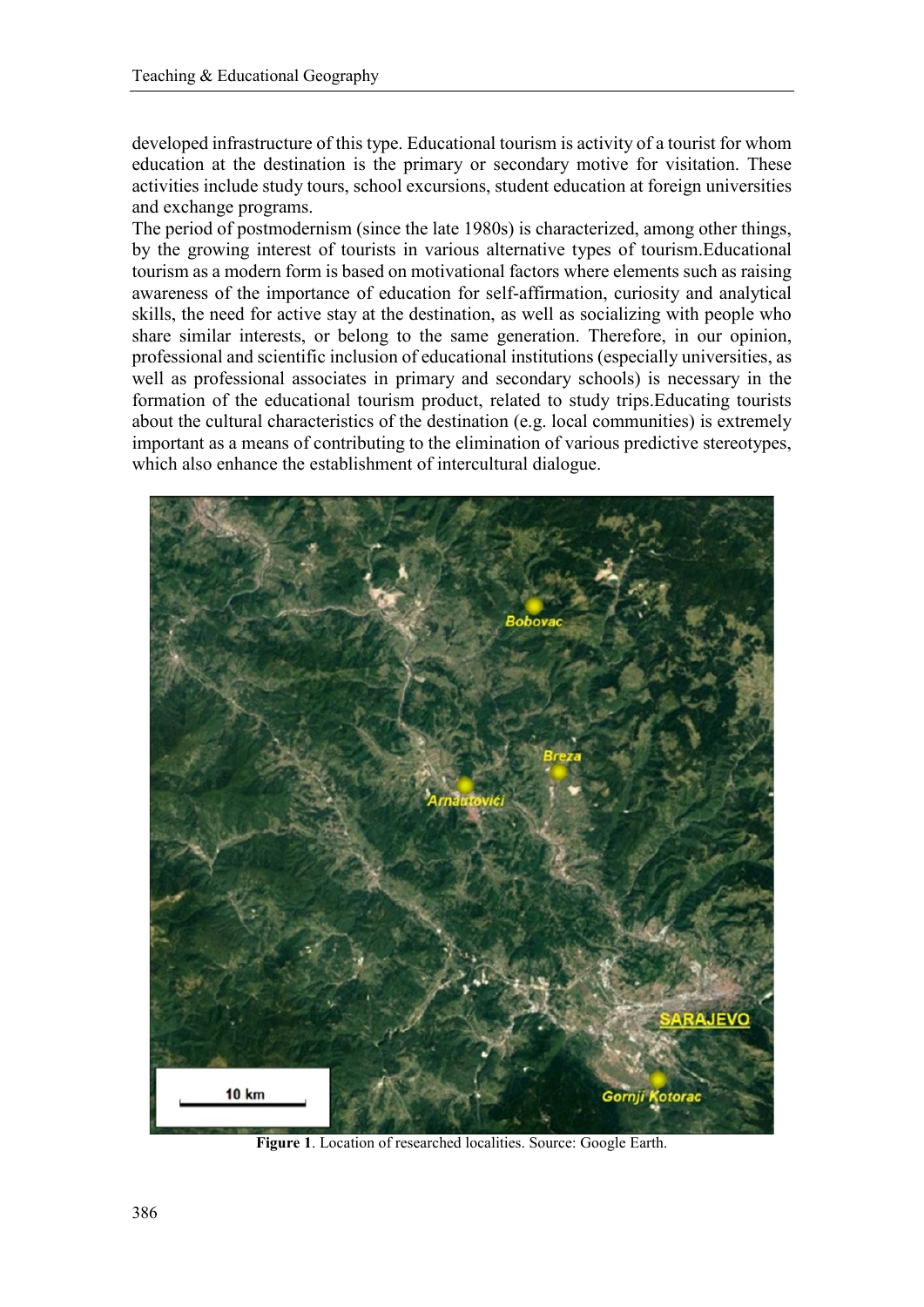On the example of case studies of these cultural and historical monuments in Bosnia and Herzegovina, which are characterized by exceptional symbolic values, originality, uniqueness and representativeness, this paper seeks to present the recent situation that can be defined as a process of marginalization in terms of their articulation in tourism offer.

- Several segments specifically point to this process, and above all the following:
- Small number of agencies that include educational tours in their offers;
- Insufficient or non-existent presentation in the media;
- Very rare inclusion of visits to the mentioned localities in formal education system (primary, secondary and higher education);
- Considering that these are exceptional contents of the cultural and historical heritage of Bosnia and Herzegovina which in the process of education have exclusive significance within the state, the intention of this paper is to draw attention to their potentials in the process of education, but also possible affirmation in tourism trends.

In this part paper will present the basic characteristics of historical sites of Gornji Kotorac, Arnautovići, Breza and Bobovac (Figure 1), which are to some extent incorporated into the educational processes.

## **ARCHAEOLOGICAL SITE GRADAC ON ILINJAČA IN GORNJI KOTORAC**

In November 2004, the Commission to Preserve National Monuments of Bosnia and Herzegovina (hereinafter: the BiH KONS Commission) issued a decision declaring this site a National Monument of Bosnia and Herzegovina. This area is dominated by the remains of a prehistoric hillfort, the remains of a late antique fortress and of a contemporary church, archaeological finds kept in the National Museum in Sarajevo and the Museum of the City of Sarajevo, and various archaeological finds in the country.

The most valuable literary information about this period was provided by Constantine VII Porphyrogenitus (905-959) in the closing sections of XXXII Chapter of his work "De administrando imperio" (149 - 151), where he relates that: "In baptised Serbia are the inhabited cities of... and in the territory of Bosona Katera and Desnik" [9]. At this point it would worth pointing out that the above sentences of the Eastern Roman emperor represent (for the time being) the oldest reference to the name of the country of Bosnia [13]. Archealogical site of Gradac at Ilinjača in Gornji Kotorac is located in the municipality of Istočna Ilidža (part at the City of Istočno Sarajevo), and is thought to be abovementioned location of medieval Katera.

Archeological site is in a very poor condition, practically with any designation, endangered by human activities (TV tower), and currently without any tourism related infrastructure. Gradac (Ilinjača), Gornji Kotorac is so far the most extensively examined archaeological site in the Kotorac zone. A fairly large and a more significant prehistoric and perhaps protohistoric hillfort settlement was situated at this site, characterised by a long continuity of development. The existence of a late antique refugium with a church was recorded in the southern half of the former hillfort. The walls of the refugium covered the entire upper plateau of the former hillfort. Samples of ancient ceramic material were found in the entire area, while an ancient castle was also found to be in secondary use in the church, according to Archaeological Lexicon of Bosna and Herzegovina.

The following protection measures have been designated as permissible in this area: only archaeological research and conservation works are allowed, including those aimed at presenting the monuments, with the approval of the Ministry of Republika Srpska responsible for spatial planning, including the expert supervision carried out by a relevant department in charge of protecting the cultural heritage at the level of Republika Srpska.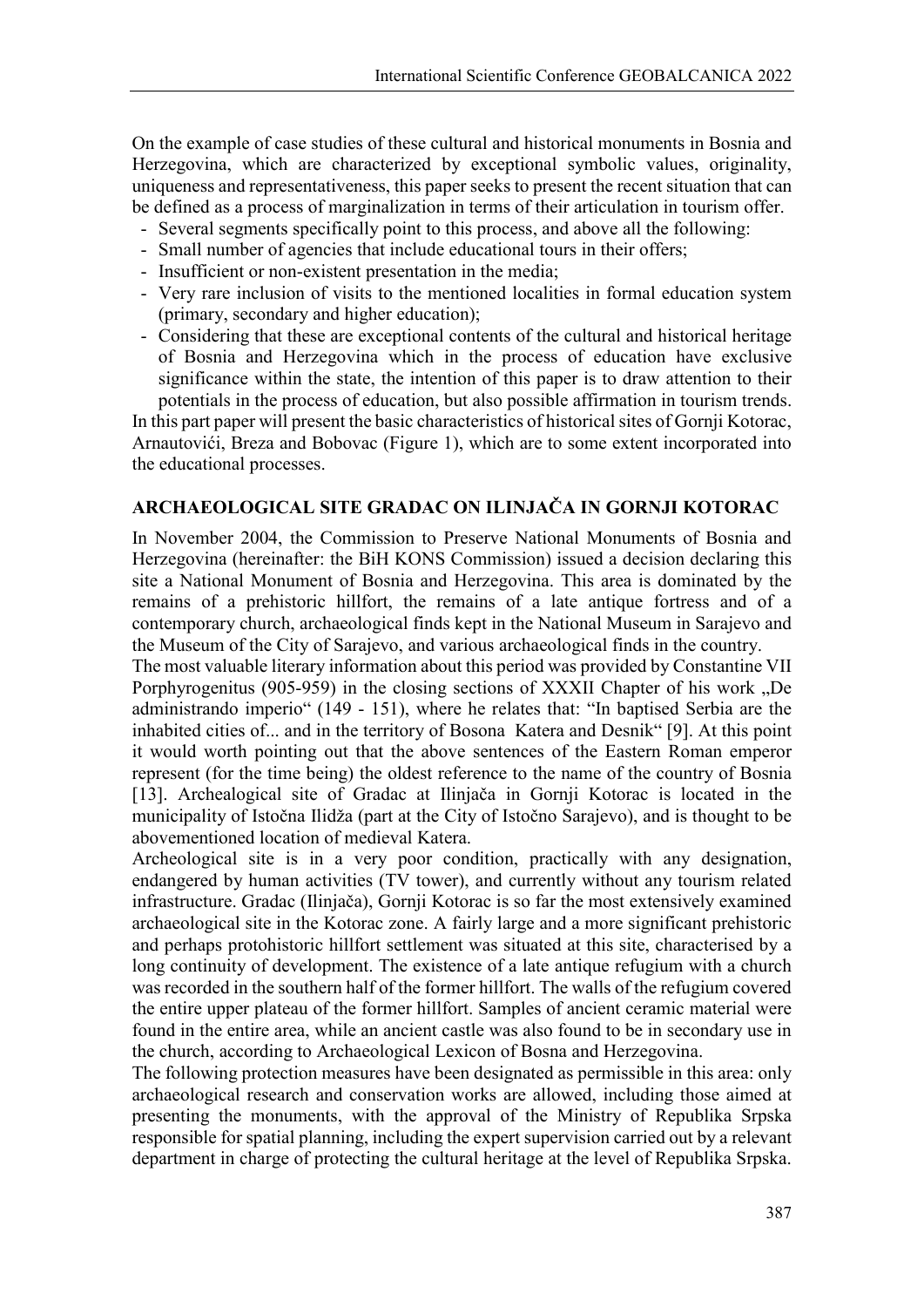This decision specifies that no construction of any new buildings will be allowed, nor the installation of any temporary or permanent structures whose purpose is not exclusively the protection and presentation of monuments, including the ban on any construction or execution of works that could potentially affect the area and change the environment, and any infrastructure works (other than those approved by the competent ministry and accompanied with the expert opinion of the competent protection service). The monument facility will be open and accessible to the public and can be used for educational and cultural purposes. In order to undertake the urgent measures aimed at protecting the National Monument, it would be necessary inter alia to remove the PTT relay and arrange the access road on the east end of the site ranging from the last village houses to the top of Ilinjača [5].



**Figure 2.** PTT relay and vegetation hide the walls of Gradac. Photo: Ranko Mirić.

Based on a series of field research exercises, the presence of a relay equipped with a number of telecommunications devices was detected, while access to the site was made difficult by a narrow and highly inaccessible road which is intensively covered with shrub-like vegetation and trees, which have "masked" the remains of the walls and ramparts beyond recognition.

## **ARCHAEOLOGICAL SITE MILE**

In July 2003, Commission to Protect the National Monuments of Bosnia and Herzegovina issued a decision declaring this site a National Monument of Bosnia and Herzegovina. The archaeological site formerly known as Mile (its official name has been Mili since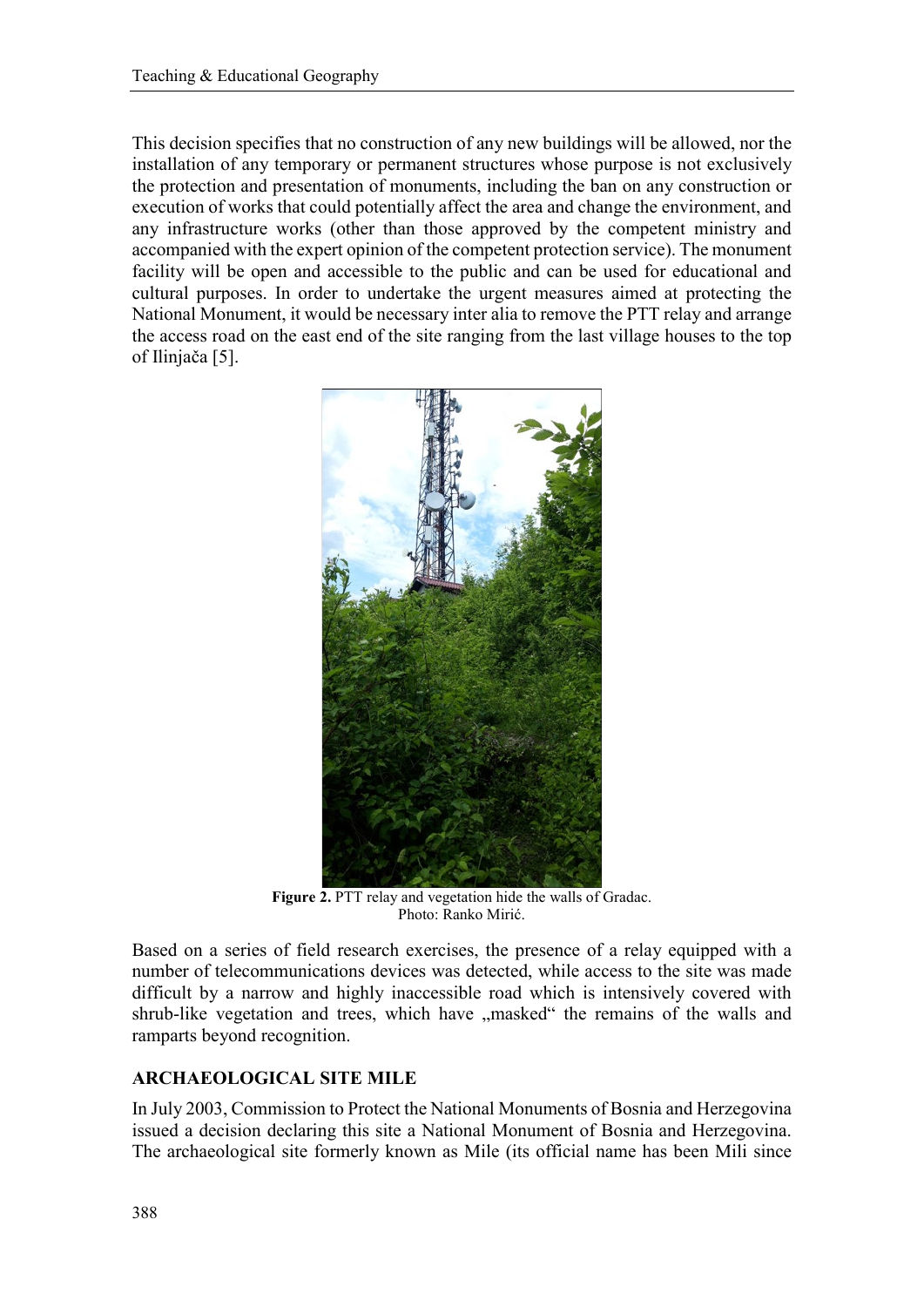2009) is situated in the municipality of Visoko. It is situated in a part of the settlement called Arnautovići, which is situated in Visočko polje (Visoko Field), near the Goruša River confluence to the Bosna River. The site itself is ajcacent to the high railway embankment, a local road and the riverbed of the Bosna River. In its immediate vicinity, there are several famous historical and cultural sites of medieval Bosnia (the old town of Podvisoki, and Biskupići and Moštre). To the north, there are the well-known historical and cultural medieval places of Sutjeska and Bobovac, while to the south there are the places called Milodraž and Fojnica. The site covered by archaeological remains is known as Zidine (or Crkvina), and it is placed next to the northern part of the settlement called Arnautovići, along the right bank of the Bosna River [6].

The construction of a railway line back in 1947 had a special influence on the current landscape of the area. At that time, the site ruins were roughly levelled and some barracks were built on them to accommodate a number of communist youth work brigades. A narrow-gauge railway was also built, which was later turned into a road cutting this site together with the church into two parts. Along the way, some private residential buildings were built, one of which is situated next to the site [3].



**Figure 3**. Archeological site of Mile – crown and burial place of medieval Bosnian kingsPhoto: Ranko Mirić.

The examined section of the Mile site (in literary sources known as: Mile, St. Nicholas, Visoko, Mileševo) is situated in the area of a former rich Neolithic settlement which dates back to the period from around 2600-2400 BC. It is first mentioned in the Charter of Bela IV in 1244 as the property of the Bosnian Diocese ( $\mu$ in Mel apud eclesiam Cosme et Damiani", i.e. in Mel near the Church of St. Cosmas and Damian) [3]. In the 14th century,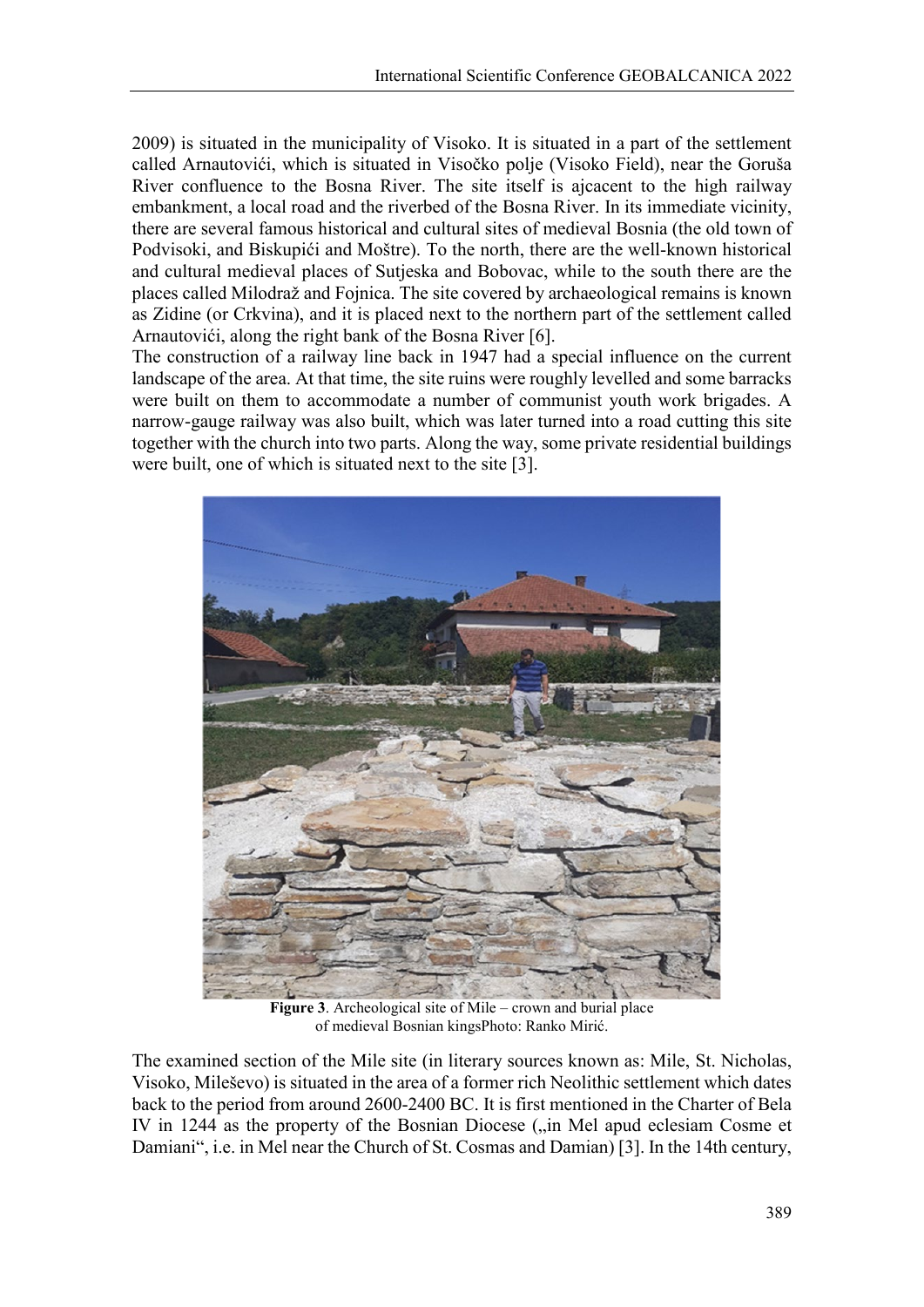near Kraljeva Sutjeska, in Mili, there was the seat of the local governor or ban and the centre of the country's life. On the land of the Bosnian Diocese, which is mentioned in the Charter from 1244, Bosnian governor or Ban, Stjepan (Stephen) II Kotromanić, built the first Franciscan Monastery of St. Nicholas [1].

Mile is one of the places where Bosnian state and ecclesiastical synods were held. An old and large cemetery, together with the graves of Stephen II and Tvrtko I, emphasize the importance of Mili as the centre of the posthumous cult of these rulers. The complex archaeological area in Mili is made of four architectural units that stand out in specific spatial and chronological relations. These are remains of a Romanesque and Gothic church, and the tombs of King Tvrtko I Kotromanić and King Stjepan II. The highly valuable finds of remnants of material culture are exhibited in the medieval collection of the National Museum in Sarajevo (parts of the royal cloak of King Tvrtko I, made of brocade canvas with representations of the royal coat of arms, four gold rings, seal rings, etc.)

Unlike Gornji Kotorac, the current condition of this site is partly better, but it is far from what is required. The space is fenced on three sides, with a clearly displayed site notice board that shows the basic historical data. A small panel was built, which provides the space for a larger number of visitors in the context of their education. However, due to the accommodation within the settlement, the site is visually degraded by residential buildings and by a road situated in the immediate contact area, and is thus exposed to a number of associated risk factors (such as, e.g. traffic, pollution, noise), while despite its regular maintenance, the area is potentially exposed to higher deterioration due to a number of adverse circumstances.

## **АRCHAEOLOGICAL SITE OF LATE ANTIQUE BASILICA IN BREZA**

Similar to the previous sites, and on the basis of the criteria used for declaring an asset a National Monument, in November 2004, the BiH KONS Commission issued a decision declaring this site a National Monument of Bosnia and Herzegovina. It was included in the Spatial Plan of BiH applicable until 2000 as a Category I monument. The basilica itself is situated in the municipality of Breza (about 27 km northeast of Sarajevo), in a valley extension on the right bank of the Stavnja River (right tributary of the Bosna River), at the site called Crkvina. With its location, the basilica makes one part of the immediate town centre area and it is surrounded by a number of housing units. This national monument is made of an archaeological site with the remains of a late antique basilica and artifacts found in the archaeological site which are exhibited in the National Museum in Sarajevo, all of which is listed in the inventory books of the Museum [7]. Due to its specific position within the urban settlement, specific protection zones have been identified in order to preserve the National Monument. The first zone (Figure 4) is a fenced area where only research and conservation-restoration works are allowed (including those aimed at presenting the monument), following the approval of the competent ministry. Due to the existence of a great number of housing units and land estates, it still remains evident that the provisions about the second and particularly the third protection zones are inapplicable (establishment of a 50 meters wide zone along the boundaries of an area occupied by the I and II protection zones, where it is exclusively permitted to build the structures whose purpose is the presentation of the National Monument).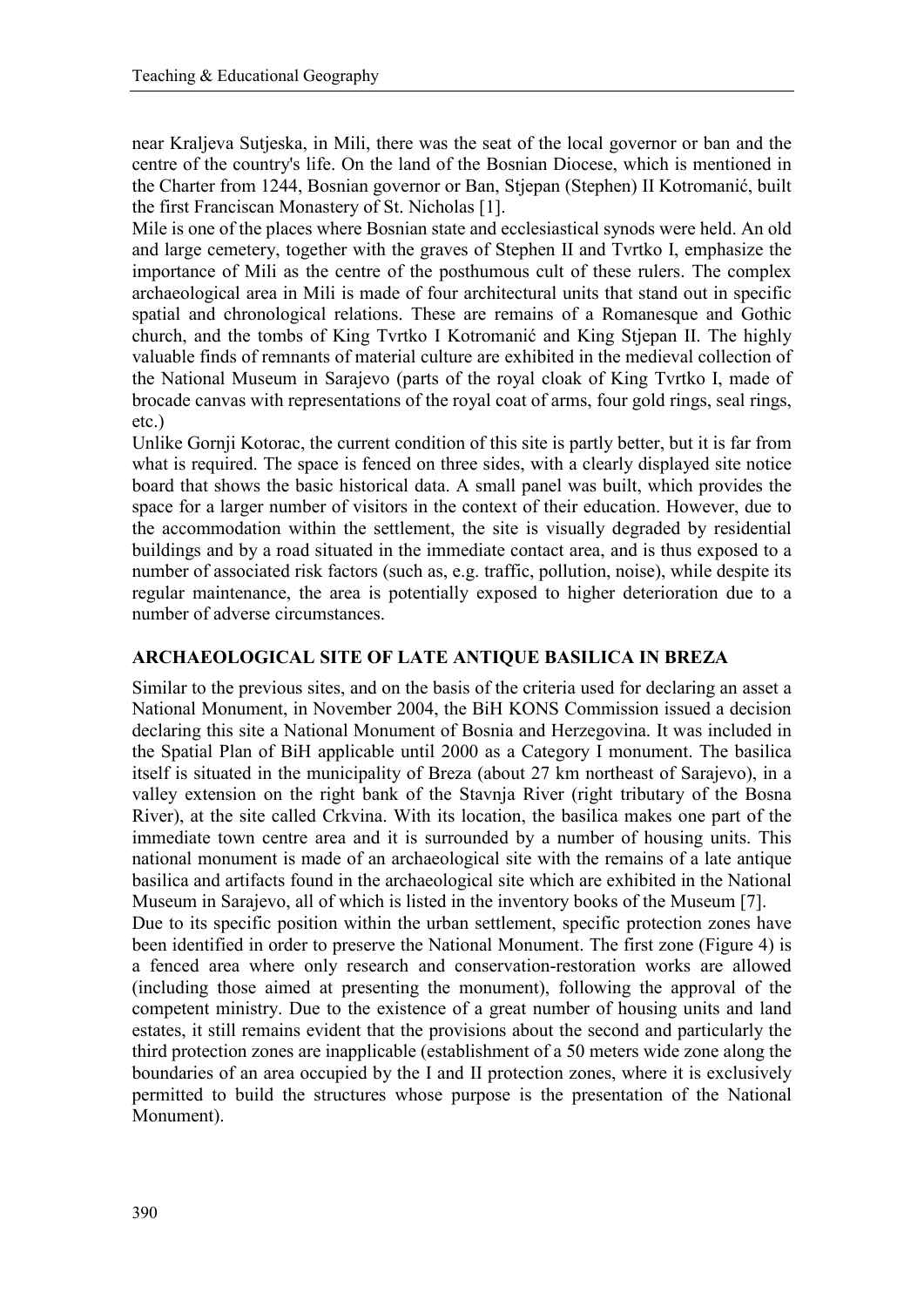

**Figure 4**. Crkvina – remains of late antique basilica in Breza. Photo: Ranko Mirić.

The site setting and signage combined make this national monument easily accessible, since the site markings and information panel are displayed in plain sight. In the Spatial Plan of BiH until 2000, it was included as a category I monument. In prehistoric and ancient times, the area of Breza belonged to the Central Illyrian area and the ethnic area of the Daesitiatis tribe. This tribe lived in the area that included the upper valley of the Bosna River, west to the upper valley of the Vrbas River and east to the town of Rogatica. The Daesitiates were one of the most important and one of the largest Illyrian tribes. They had 103 decuries (fraternities) and belonged to the Naronian Convent (CONVENTUS NARONITANUS – a judicial and administrative centre of the region or district). They were often mentioned in antique sources, especially after the uprising of the 6th century AD staged against the Romans [10]. This is also evidenced by a Roman inscription found at this site, which contains the references to Valens, son of Varon, (princeps Daesitiatium), or a nobleman of the Illyrian tribe of Daesitiates and a castle (castellum Daesitiatium). According to various sources, the origin of the basilica is dated back to the 6th century, during the reign of Emperor Justinian. A tomb was discovered in its compounds, where a bronze shield boss or umbo was found, a Byzantine work dating back to the 6th century.

The distinctiveness and originality of the structure is not only its spatial concept, but also the rich stone plastic. The pillars are made on a lathe and decorated with rings made of shallow grooves. The column capitals, which are in terms of their shape similar to imposts, consist of two plinthes between which sharp arches are placed. Other, smaller types of pillars were also found, which are presumed to have belonged to the frontal triforium [4]. Inspection into the location of the monument itself shows that the basilica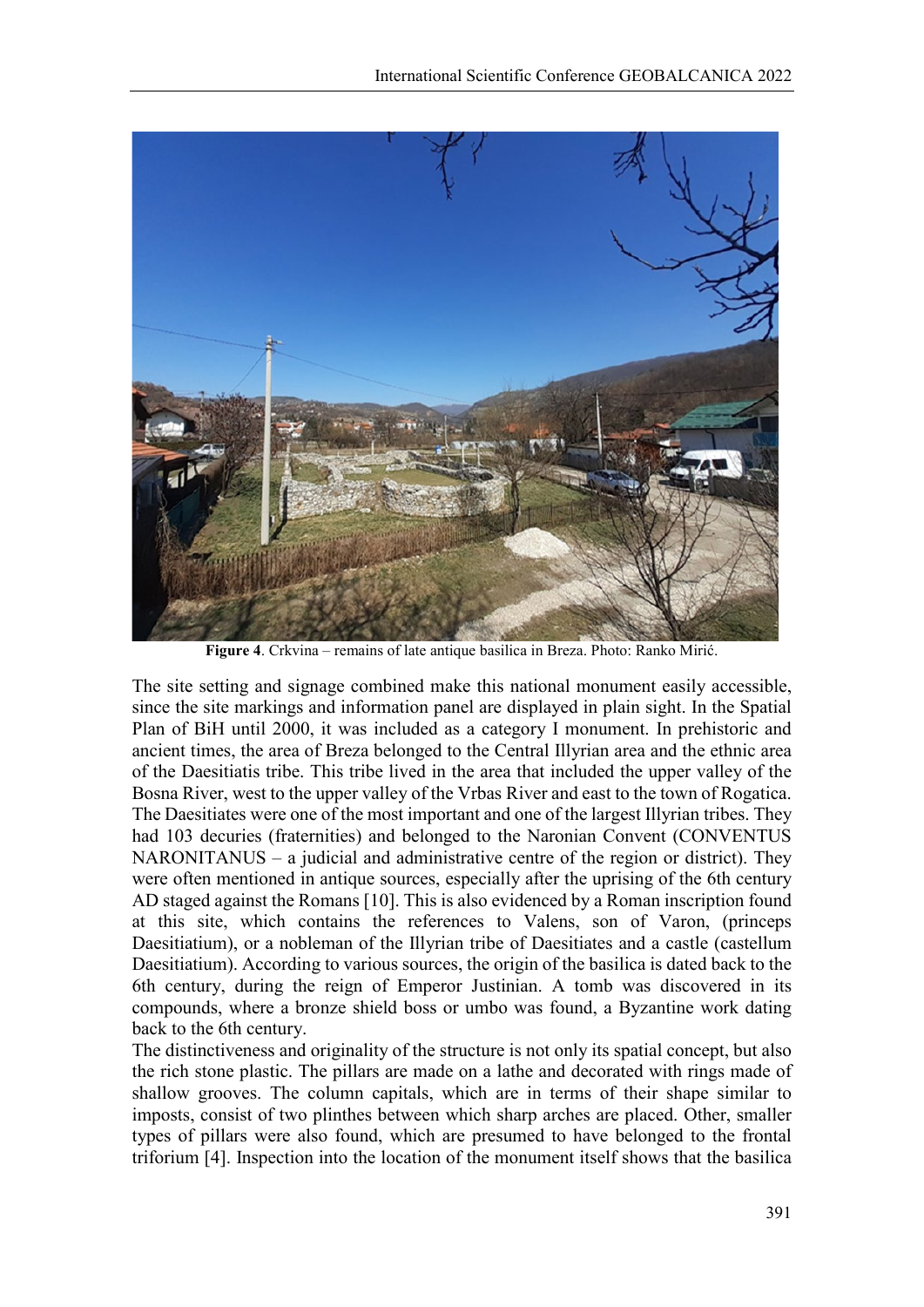area is surrounded on three sides with a number of private land plots and individual residential buildings (particularly on the south side). A particular problem appears to be the concrete pillar in the first protection zone, which visually degrades the unique ambience of the basilica. The construction itself (walls, pillars) is in good condition, given the age of the building. One of the authors of this study used the basilica space as a football field nearly half a century ago. According to the 2004 BiH Commission to Protect National Monuments of Bosnia and Herzegovina. Commission report about the current condition of this monument (based on statements given by local residents), local children use this space occasionally to play football matches. History repeats itself, regardless of the extent to which this site is protected.

#### **MEDIEVAL ROYAL FORT OF BOBOVAC**

Commission to Preserve Natural Monuments made a decision in November 2002., to declare this site as a national monument of Bosnia and Herzegovina. The area is located in the west side of municipality of Vareš, along the border with municipality Kakanj. The site can be found above the mouth of Mijakovska River to Bukovica, on the mountain slopes of Dragovske and Mijakovske Poljice. Arrival from the direction of Kakanj leads across the settlement of Kraljeva Sutjeska where the royal court dating from XIV. and XV. century is located (national monument of Bosnia and Herzegovina). These two monuments were the most important centres of cultural life of the medieval or so-called Upper Bosnia in between of these two listed periods with specific intensity, stylistic and regional characteristics (so called medievalbosnian cultural cycle). Access to Bobovac is also possible from the urban center of Vareš from the east.

In the protection zone with a minimum width of 2 km from the boundaries of the protected complex the construction of industrial objects, highway infrastructural objects, quarries or locating potencial environmental pollutants is not allowed. Royal town of Bobovac represented complex architectural object of impressive size, on an area of around 2,20 hectres, with 1.100 meters fortified ramparts 100-150 centimetres thick. This area is home to artifacts dating from the Bronze age and Early Iron Age (II millenium to 400. year before Christ) and from an ancient period. Information from written sources during medieval Bosnian country cover the period from 1350.-1463. For the Ottoman period documents date to 1626. when it was definitely abandoned because of Ottoman advancement to the north and spreading of the occupied territory, it lost its strategical value [2], [12].

As the royal headquarter, the town was a administrative-military center of Bosnian country and the royal Bosnian crown was kept in it. As the seat of Bosnian ban Stjepan II Kotromanić, who took the first steps on its construction some time before the half of XIV. century, then to the Bosnian kings from Tvrtko I to Tomaš, i.e. until year 1461. Bobovac was the key to Bosnian kingdom. The Bosnian kings Ostoja, Tvrtko II and Stjepan Tomaš were burried there. Last Bosnian king Stjepan Tomašević (1461.-1463.) because of imminent danger from the Ottomans transferred the royal court to Jajce. After the occupation, the town of Bobovac was destroyed in 1463. for justified, strategic reasons, which was confirmed by the archeological research and then the Ottomans built necessary objects for their stay in the town on the ruins of royal court (1463-1626) [8].

Bobovac, in all its components, is a expressive example of one unique specifical medieval urban agglomeration, characteristic of the whole of continental Europe. The royal palace which dominates in the architecture of this site is located on physically the best fortified area of Bobovac, on five karst reefs. Inside the walls of royal court was kept Bosnian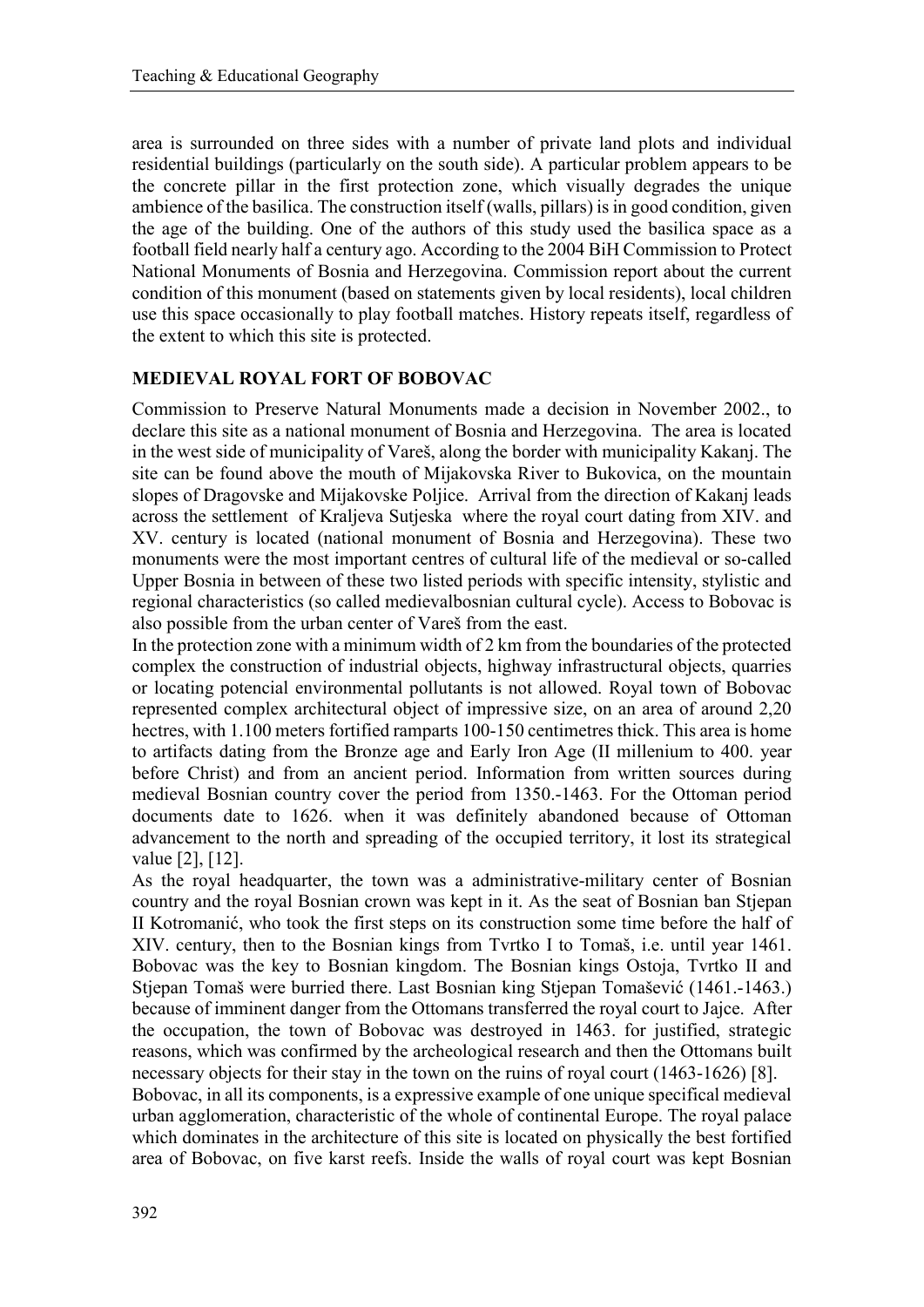crown. The tomb chapel of Bosnian kings and the great church form the second part of this complex. It is assumed that king Ostoja repurposed the old Bobovac church into the royal tomb chapel. Three royal tombs and panels which belonged to kings Ostoja, Tvrtko II and Tomaš were found in the chapel. The artistic value of these panels is above the European average of its kind af the time, and within the former Hungarian-Croatian state they stand at the very top [2].



**Figure 5**. Remains of medieval fort Bobovac. Photo: Slaviša Vračar.

It is extremely important to mention that Bobovac is the only medieval town -fortification in Bosnia and Herzegovina whose royal court has been fully investigated and is a characteristic example of medieval architectural and urban ensemble which is perfectly blended into the natural environment. The educational valorization of this monument is extremely high because it represents the potential to acknowledge elements of material culture and historical and political development of medieval independent Bosnian state. Unlike other presented localities, at the very entrance to royal town Bobovac there is a souvenir shop of the Tourist info centre of the municipality Vareš, where since 2014. there is a daily tourist guide. Entrance fee to Royal town Bobovac is is charged in the amount of 2 convertible marks. In order to promote tourism, since 2017. the event "Gastro Fest" is organized by non-government organisations ("Cuvari bosanske krune Bobovac", "Progresivni razvoj organizacija i individua", and "Alterural") with the support of the Municipality of Vareš and the French Embassy in BiH.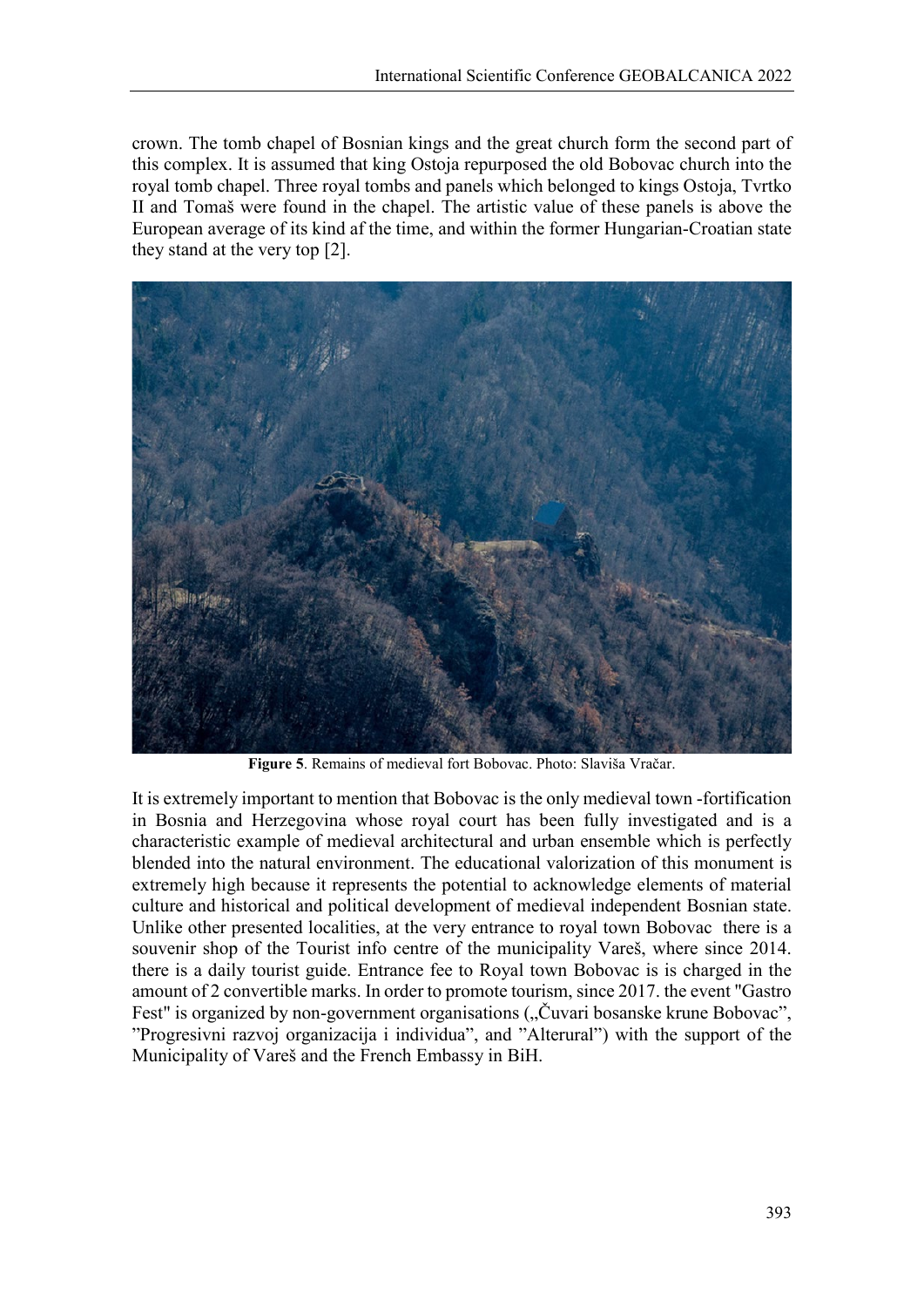## **DISCUSSION - ASSESSMENT OF THE TOURISM AND EDUCATION VALUE OF THE PRESENTED CULTURAL AND HISTORICAL SITES**

Tourist valorisation denotes the process of identification or evaluation of tourist attractions, i.e. an assessment of tourist attractions for all those phenomena, facilities and spaces, which, in addition to other characteristics, also have the property such as attractiveness, i.e. the quality of being interesting to tourists and which ensures that through such attractions the tourists can meet their tourism-related (cultural or recreational) needs. The most important method of tourist valorisation is a combined qualitative-quantitative and comparative method whose basic principles are synthesized through the possibility of comparing tourist attractions of the same type (cf. monumentto-monument), determining the elements on the basis of which to evaluate and compare, by making comparison that includes a greatest deal of well-established motives, plus the applicability and principle of complementarity by including other types of motives in the overall evaluation. The process of tourist valorisation of medieval fortified cities was carried out through the assessment of tourist-geographical position, artistic value, tourism value of the environment, tourist attractiveness and recognizability, and the extent to which the site is built and equipped but also integrated into tourist wealth [11]. The particular scores for each specific parameter of tourist valorisation are ranging from 1 to 5. Having in mind the affirmation of the selected destinations in the process of education, the study has also used some cultural and tourism related sub-indicators according to the model designed by McKercher and du Cros, which are instrumental primarily in defining the value of market attractiveness, designing a tourist product and its educational and cultural significance.

In an analysis of the selected cultural and historical monuments, one may conclude that all these monuments belong to the cognitive and educational types, and that their tourist function is focused primarily on the cognitive, educational and contemplative aspects. With these functions in mind, seasonality can be observed readily from the point of view of their year-round consumption regime, which is still partly subject to local climate conditions.

As a result, the evaluations of certain parameters that valorized the aspect of educationalcultural and social values (ex.: important national symbol, historical and scientificresearch value, rare cultural property, etc.) according to the authors deserved the highest evaluations. Some cultural and tourism sub-indicators, which are primarily in the function of defining the value of market attractiveness and designing a tourist product, received very low marks, which is realistically confirmed by field research. This was especially evident in the valorization of sub-indicators such as the level of utilization for tourist purposes and tourist attendance, which, apart from the Bobovac site, have the lowest scores.In this part, the authors created valorization parameters that are primarily aimed at assessing their inclusion in the education process in terms of the presence of content in electronic and print media at different levels of organized education.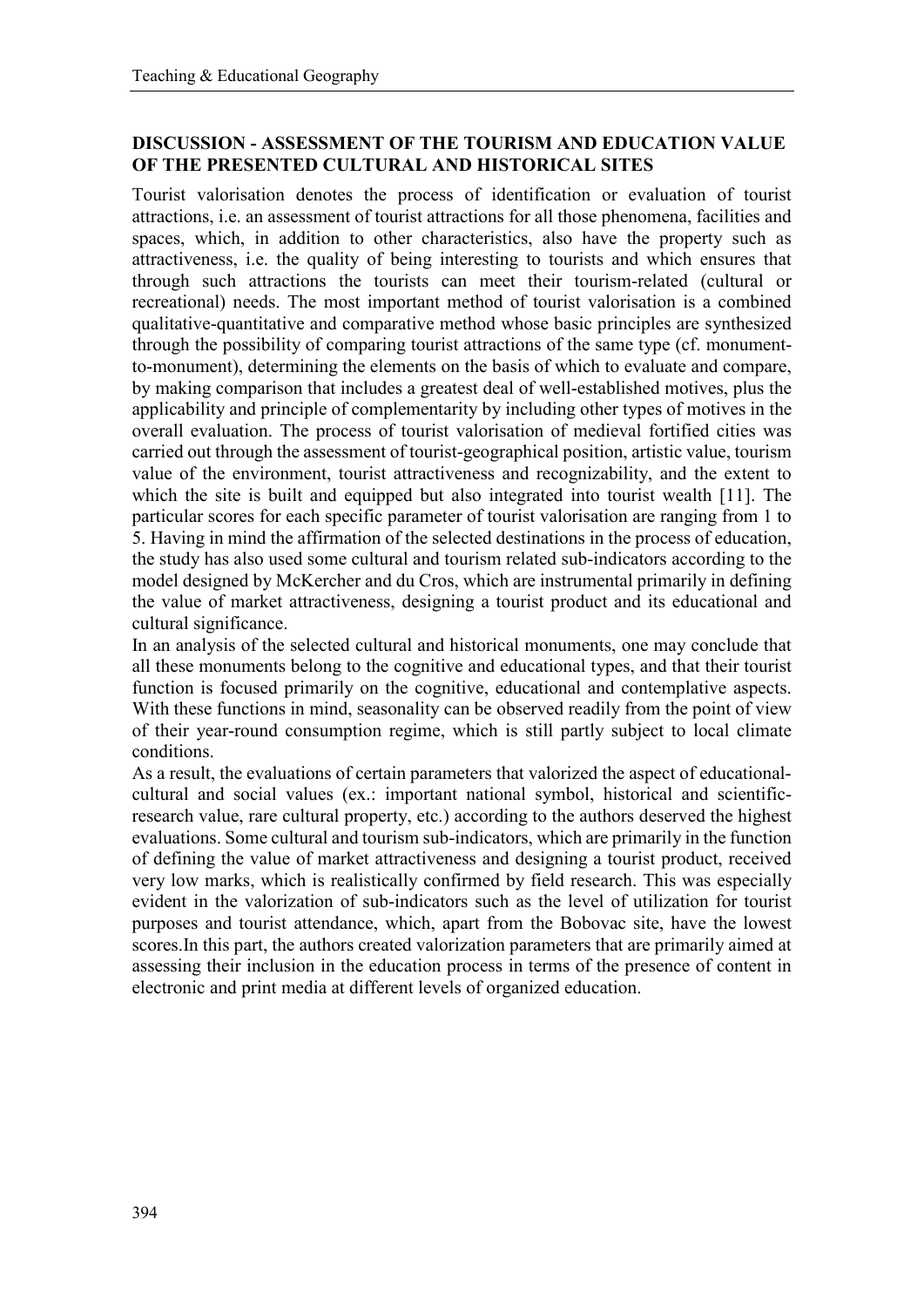| encial totalist values of the screeted totalist facilities.  |                                              |                      |                 |                             |
|--------------------------------------------------------------|----------------------------------------------|----------------------|-----------------|-----------------------------|
| Tourist site/ National Monument of Bosnia and<br>Herzegovina | <b>JRAC – ISTOČNO</b><br>SARAJEVO<br>KOTORAC | $-BRELA$<br>BAZILIKA | BOBOVAC - VAREŠ | <b>ARNAUTOVIĆ</b><br>VISOKO |
| <b>Subindicators:</b>                                        |                                              |                      |                 |                             |
| Tourist-geographical position                                | 3                                            | 4                    | 3               | 3                           |
| Artistic (aesthetic) value                                   | $\mathcal{D}_{\mathcal{A}}$                  | $\overline{4}$       | 5               | $\overline{3}$              |
| Environmental qualities                                      | $\overline{2}$                               | 3                    | $\overline{4}$  | $\overline{2}$              |
| Attractiveness                                               | 3                                            | 3                    | 5               | $\overline{3}$              |
| Levels of construction and equipment                         |                                              | 3                    | 4               | $\overline{2}$              |
| Level of integration in tourist wealth                       |                                              | $\overline{2}$       | $\overline{4}$  | $\overline{3}$              |
| Degree of utilization for tourist purposes                   |                                              |                      | $\overline{4}$  | $\mathbf{1}$                |
| Access to anthropogenic tourist motifs                       |                                              | 3                    | $\overline{4}$  | $\overline{2}$              |
| Representativeness                                           | 4                                            | 4                    | $\overline{4}$  | $\overline{4}$              |
| Tourist attendance                                           |                                              |                      | $\overline{4}$  | $\mathbf{1}$                |
| Recognizability outside the local area                       |                                              | $\overline{2}$       | $\overline{4}$  | $\overline{2}$              |
| An important national symbol                                 | $\overline{4}$                               | $\overline{4}$       | 5               | $\overline{4}$              |
| An interesting narrative about the locality                  | 5                                            | 5                    | 5               | 5                           |
| The destination is associated with culture                   | 5                                            | 5                    | 5               | $\overline{5}$              |
| Service-related benefits                                     |                                              | 3                    | $\overline{4}$  | $\overline{2}$              |
| Historical value                                             | 5                                            | $\overline{5}$       | 5               | $\overline{5}$              |
| Educational value                                            | 5                                            | 5                    | 5               | $\overline{5}$              |
| Social value                                                 | 5                                            | 5                    | 5               | $\overline{5}$              |
| Scientific research value                                    | 5                                            | 5                    | 5               | $\overline{5}$              |
| Rare cultural good                                           | 5                                            | $\overline{5}$       | $\overline{5}$  | $\overline{5}$              |

**Table 1.** Evaluation of parameters and average scores for the general tourist values of the selected tourist facilities.

Based on the previous valorization according to the mentioned sub-indicators, the conclusion is that there is no adequate offer that would include the selected sites in the tour arrangements. According to available sources, the number of travel agencies that include visits to these sites is minor. It should be noted here that, apart from Bobovac, none of the remaining three destinations are directly included in the offers of travel agencies.

Presentation in electronic media is insufficient or non-existent in terms of tourism and educational values. In this aspect as well, the exception is Bobovac, which, thanks to the agility of the local community, has a quality presentation with extensive educational content. The most pronounced absence of adequate educational and tourist content in the electronic media is related to the site of Kotorac. A search on the Internet (Google search) showed that Bobovac has the most connections for general information (6.250), and in combination with the terms "tourism" and "education", that number is somewhat lower (4.270 that is 2.920). An interesting result is related to Gornji Kotorac, which is mentioned in 2.270 connections for general information, but in combination with the term tourism only 9 times.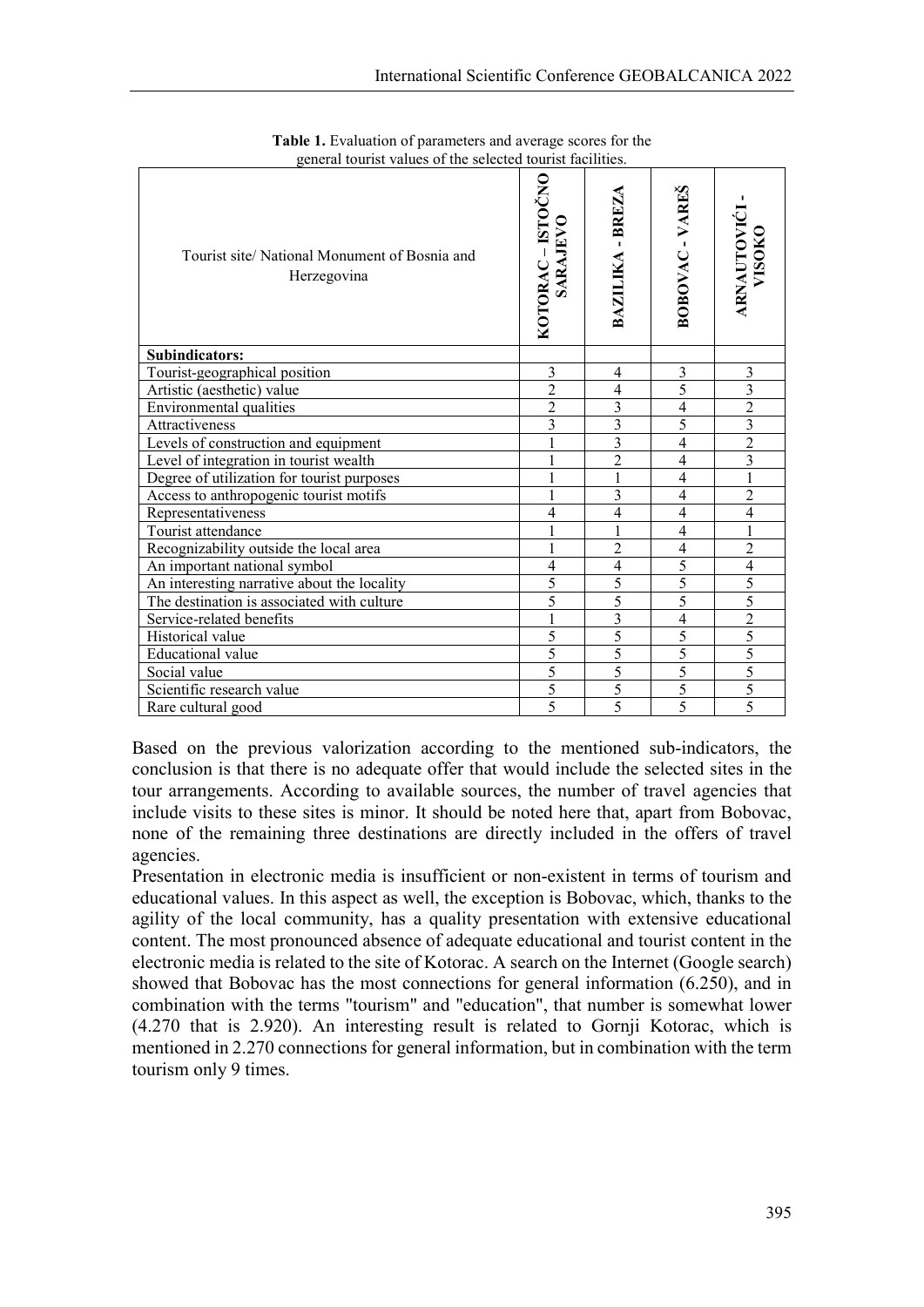| Turistički objekat                                          | KOTORAC-ISTOČNO<br>SARAJEVC | <b>BREZA</b><br>BAZILIKA | VAREŠ<br><b>BOBOVAC</b> | ARNAUTOVIĆI-VISOKO |
|-------------------------------------------------------------|-----------------------------|--------------------------|-------------------------|--------------------|
| Subindicators:                                              |                             |                          |                         |                    |
| Involvement of the destination in tourist arrangements      |                             |                          | 3                       |                    |
| Presentation in electronic media                            |                             |                          | 4                       |                    |
| Inclusion in the process of organized educational contents: |                             |                          |                         |                    |
| Primary education                                           |                             |                          | $\overline{4}$          | $\overline{2}$     |
| Secondary education                                         |                             |                          | 4                       | $\overline{2}$     |
| Higher education                                            |                             |                          | 4                       |                    |
| Presence in literature:                                     |                             |                          |                         |                    |
| Textbooks and books - primary education                     | 5                           |                          | 3                       |                    |
| Textbooks and books - high school education                 | 5                           |                          | 3                       |                    |
| Textbooks and books - higher education                      | 5                           | $\mathfrak{D}$           | 4                       | $\mathfrak{D}$     |

**Table. 2.** Evaluation of parameters and average scores for the general tourist values of the selected tourist facilities – aspect of education and presentation.

The inclusion of visits to the mentioned sites in the system of organized educational contents (primary, secondary and higher education) and so on is also very rare. Bobovac is an exception here as well, because this national monument is intensively included in the system of organized educational visits by primary and secondary schools in the close neighborhood (Vareš, Kakanj, Visoko) and already traditional visits in the higher education system (eg. University of Sarajevo). Certain types of the educational aspect are also present at the Mili site (also in the teaching process in primary and secondary schools, and for the City Day of Visoko).

In terms of presence in the literature at different levels of education, the site of Gornji Kotorac is due to its historical and geographical significance (the first written mention of Bosnia and its settlements) incorporated in textbooks from primary and secondary (mostly in subjects Geography and History) to higher education. However, despite the fact that this site is an outstanding example related to the cultural, historical and statebuilding development of Bosnia and Herzegovina, its potentials in education and tourism are extremely little used. Bobovac is also mentioned relatively often, while the Basilica in Breza and Mile/Mili are mostly more related to literature at higher education institutions (tourism orientied studies).

## **CONCLUSION**

Based on previous considerations on the example of case studies of listed cultural and historical monuments in Bosnia and Herzegovina, their objectively high level of cultural and educational potentials characterized by exceptional symbolic values, originality, uniqueness and representativeness is determined. Applying an adequate methodology, the general conclusion is that the recent state of these monuments can be defined as a process of marginalization from the aspect of their articulation in the field of educational tourism. The main shortage, in addition to the permanent aggravating factors in the tourism sector